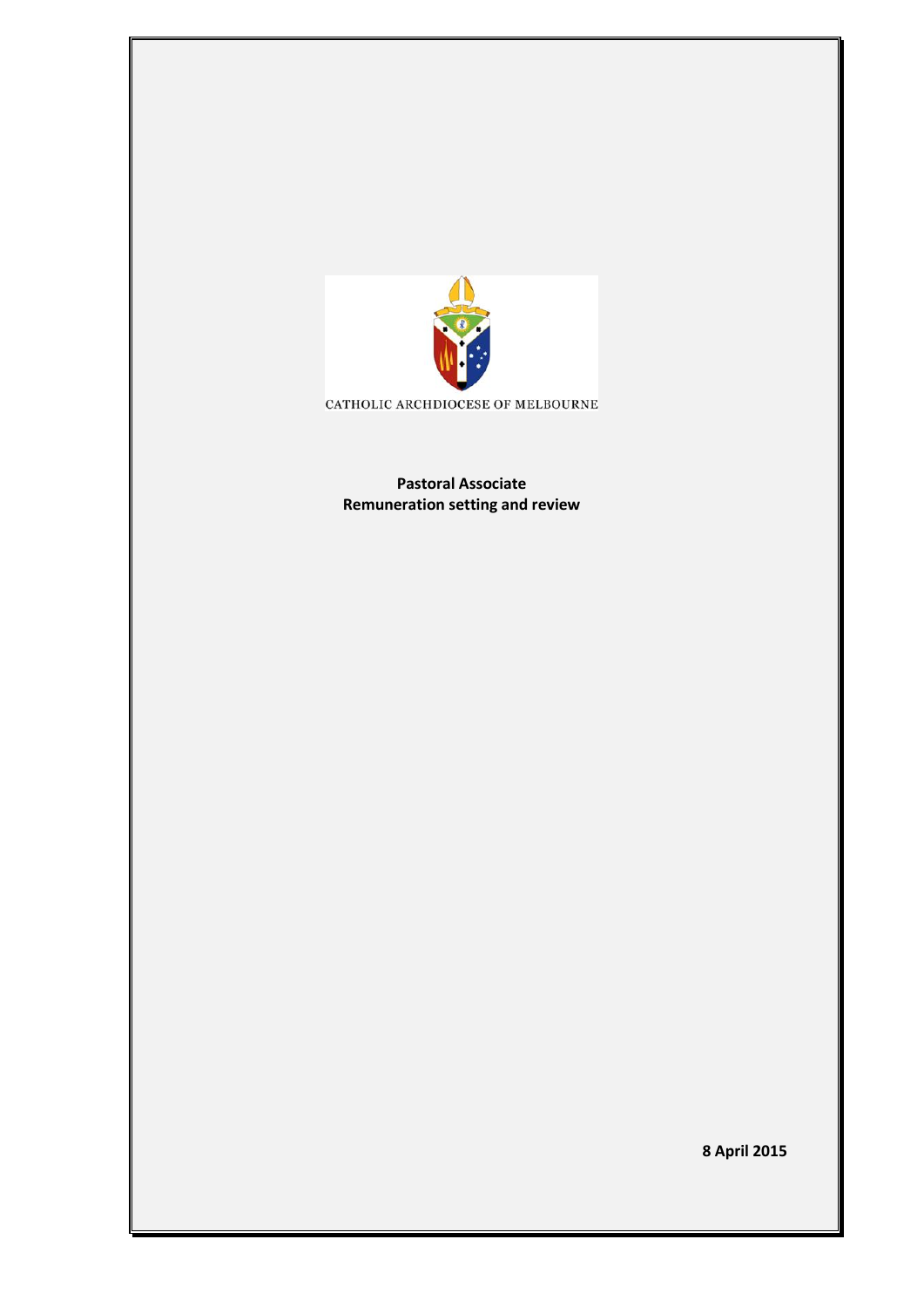#### **Purpose**

To promulgate a framework relating to the setting and review of remuneration for Pastoral Associates.

This policy is not a term of any contract, including any contract of employment. This policy may be varied by the Archdiocese from time to time.

### **Background**

This framework arose out of the work of the Pastoral Associates Review Reference Group established by the Archbishop in late 2003, to among other matters review remuneration arrangements for employee Pastoral Associates.

The remuneration levels were determined

- 1. after a work value analysis of a cross section of employee Pastoral Associate positions and having regard to a similar exercise undertaken in the Adelaide diocese in 2003, and
- 2. having regard to market rates applicable to positions at that value in the employment market.

## **Application**

This framework applies to Pastoral Associates using

- 1. the Pastoral Associate Employment Agreement, or
- 2. the Model Agreement for the engagement of Religious Pastoral Associates.

Both can be located a[t http://www.cam.org.au/policies](http://www.cam.org.au/policies)

### **Processes for employees**

- 1. The salary ranges are set out in schedule 1. They are adjusted annually by the Human Resources Office based on market rate data and the new rates of pay apply from 1 January in the following year.
- 2. The remuneration range matrix as set out in schedule 2 is used for the setting and review of remuneration.
- 3. It is recommended that salaries be reviewed annually in January. Factors used to assess whether an upward adjustment is warranted are:
	- Salary range movement over the previous twelve months (refer to schedule 1).
	- The performance of the employee over the previous twelve months.
- 4. Salary increases should be neither automatic nor inevitable. Performance should be of the essence.
	- The passing on of salary range movement as identified in schedule 1 should occur where performance is steady as this maintains the status quo.
	- Overall, salaries should cluster around mid points. Levels beyond mid point of the ranges should be the exception rather than the rule.
	- In all cases, any increase should not take the pay rate in excess of the maximum of the range.

### **Processes for religious**

1. The stipend payments for religious are set out in schedule 3. It is adjusted annually by the Archbishop on the recommendation of the Standing Committee on Religious Stipends and the new rate applies from 1 January in the following year.

150089.1 **1**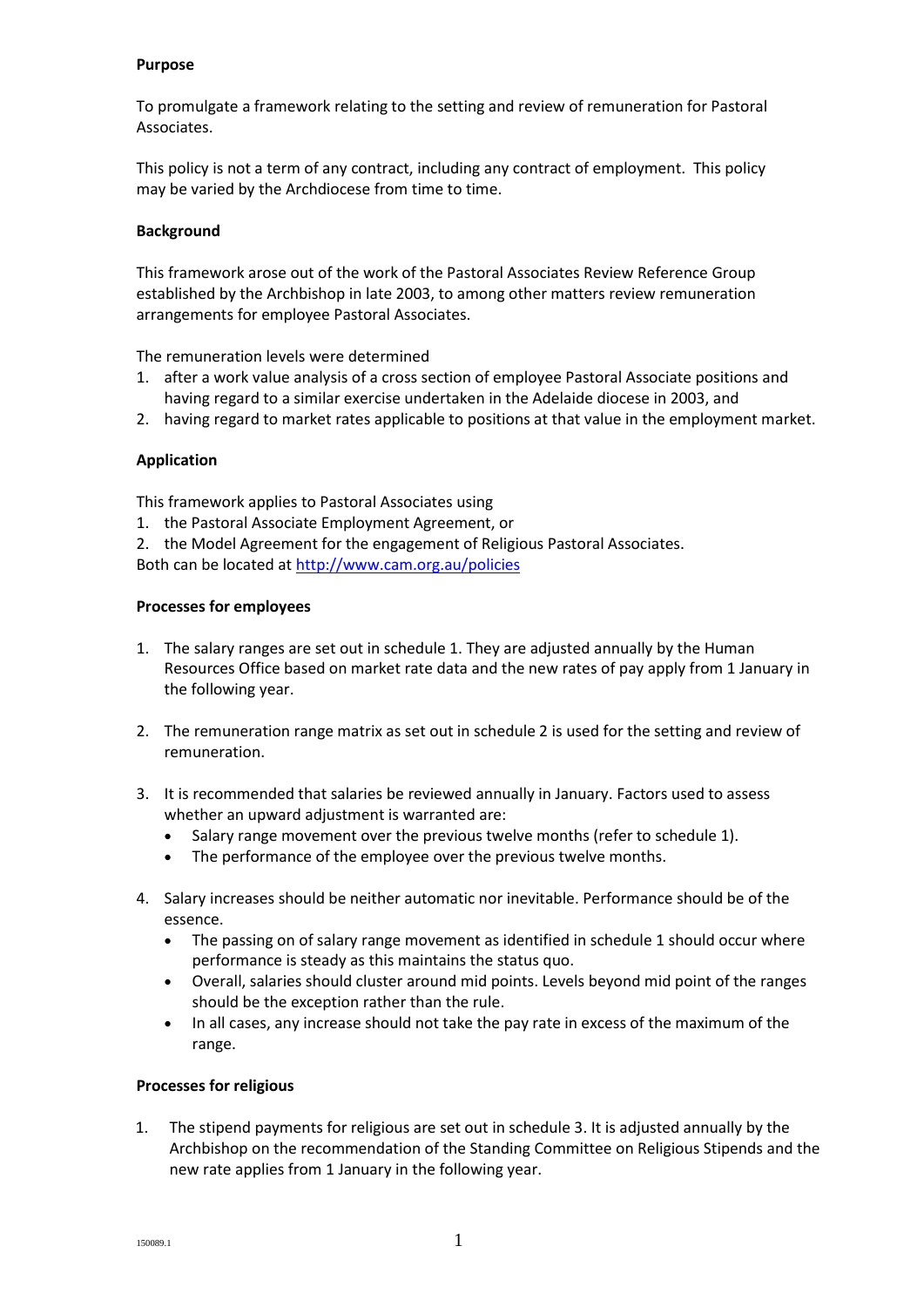#### **Salary ranges for employees**

| Year | Minimum  | Mid point | Maximum  | Range Movement       |
|------|----------|-----------|----------|----------------------|
|      | \$ pa    | $$$ pa    | \$ pa    | (from previous year) |
|      |          |           |          |                      |
| 2005 | 39,609   | 41,694    | 43,778   | N/A                  |
|      |          |           |          |                      |
| 2006 | 40,651   | 42,790    | 44,930   | 2.63                 |
| 2007 |          |           |          |                      |
|      | 42,011   | 44,222    | 46,433   | 3.35                 |
| 2008 | 43,378   | 45,661    | 47,944   | 3.25                 |
|      |          |           |          |                      |
| 2009 | 45,668   | 48,071    | 50,475   | 5.28                 |
|      |          |           |          |                      |
| 2010 | 46,729   | 49.189    | 51,648   | 2.33                 |
| 2011 | 48,197   | 50,734    | 53,271   | 3.14                 |
| 2012 | \$50,856 | \$53,533  | \$56,209 | 5.52                 |
|      |          |           |          |                      |
| 2013 | \$52,985 | \$55,773  | \$58.562 | 4.19                 |
|      |          |           |          |                      |
| 2014 | \$54,966 | \$57,859  | \$60,752 | 3.74                 |
| 2015 | \$57,331 | \$60,349  | \$63,366 | 4.3                  |

Grade 1 as defined in the Pastoral Associate Position and Accreditation Standards Statement

Grade 2 as defined in the Pastoral Associate Position and Accreditation Standards Statement

| Year | Minimum  | Mid point | Maximum  | Movement             |
|------|----------|-----------|----------|----------------------|
|      | $$$ pa   | $$$ pa    | $$$ pa   | (from previous year) |
|      |          |           |          |                      |
| 2005 | 44,716   | 47,067    | 49,423   | N/A                  |
|      |          |           |          |                      |
| 2006 | 46,212   | 48,645    | 51,077   | 3.35                 |
| 2007 | 48,091   | 50,622    | 53,153   | 4.06                 |
|      |          |           |          |                      |
| 2008 | 49,859   | 52,484    | 55,108   | 3.68                 |
|      |          |           |          |                      |
| 2009 | 52,492   | 55,254    | 58,017   | 5.28                 |
|      |          |           |          |                      |
| 2010 | 53,712   | 56,539    | 59,366   | 2.33                 |
| 2011 | 55,399   | 58,315    | 61,231   | 3.14                 |
| 2012 | \$58,455 | \$61,532  | \$64,608 | 5.52                 |
|      |          |           |          |                      |
| 2013 | \$60,902 | \$64,107  | \$67,312 | 4.19                 |
| 2014 | \$63,180 | \$66,505  | \$69,830 | 3.74                 |
| 2015 | \$65,898 | \$69,366  | \$72,835 | 4.3                  |

1. Part time annual salaries are calculated by dividing the annual salary by 76 (full time working hours per fortnight) then multiply this rate by the agreed hours the part time worker will work in the fortnight.

2. Hourly rates for casuals are calculated by dividing the annual salary by 26 (fortnights) and then 76 (full time working hours per fortnight). To that add a 25% loading in lieu of annual and personal leave.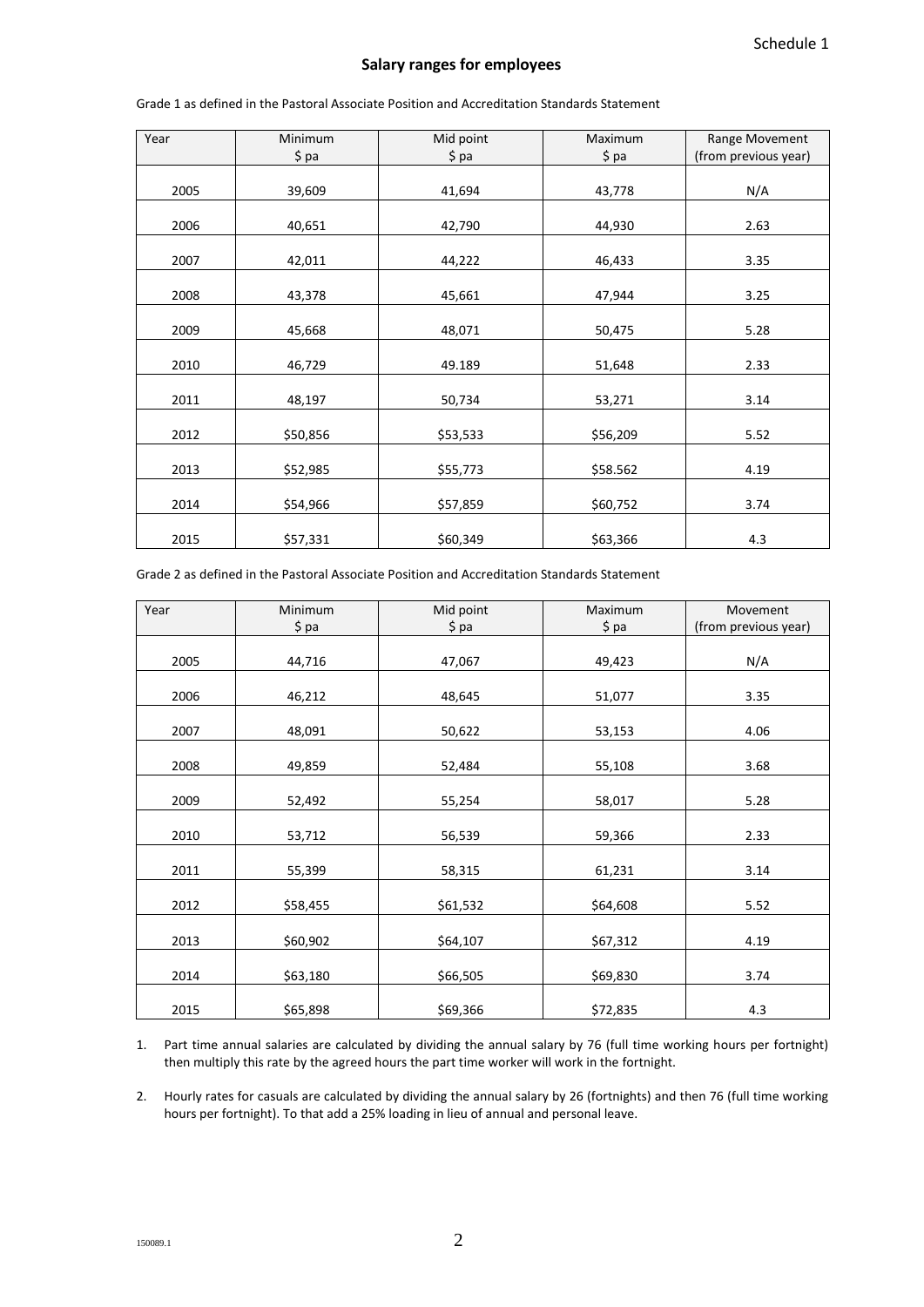# **Remuneration range matrix**

|      |                                | <b>PERFORMANCE</b>                                                                                                    | <b>MARKET CONSIDERATIONS</b>                        |  |
|------|--------------------------------|-----------------------------------------------------------------------------------------------------------------------|-----------------------------------------------------|--|
|      |                                | <b>CONSIDERATIONS</b>                                                                                                 |                                                     |  |
|      | <b>RANGE</b><br><b>MAXIMUM</b> |                                                                                                                       |                                                     |  |
| 105% |                                |                                                                                                                       |                                                     |  |
|      |                                | $\Leftarrow$ Outstanding performer                                                                                    | Highly specialised skills,                          |  |
|      |                                | $\Leftarrow$ Extensive experience<br>highly promotable                                                                | scarce and critical to<br>parish outcomes           |  |
|      |                                | $\Leftarrow$ Very experienced superior<br>performer                                                                   | Need to make a pay offer                            |  |
|      |                                | $\Leftarrow$ Competent performer                                                                                      | sufficient for person to<br>move                    |  |
| 100% |                                | $\Leftarrow$ Experienced, eg 2 years in<br>the position adequate<br>performance but capable<br>of further development |                                                     |  |
|      |                                | $\Leftarrow$ Inexperienced employee<br>or showing marginal<br>performance                                             | Able to complete<br>satisfactorily in the<br>market |  |
|      |                                | $\Leftarrow$ Recent appointee                                                                                         |                                                     |  |
|      |                                |                                                                                                                       |                                                     |  |
| 95%  | <b>RANGE MINIMUM</b>           |                                                                                                                       |                                                     |  |